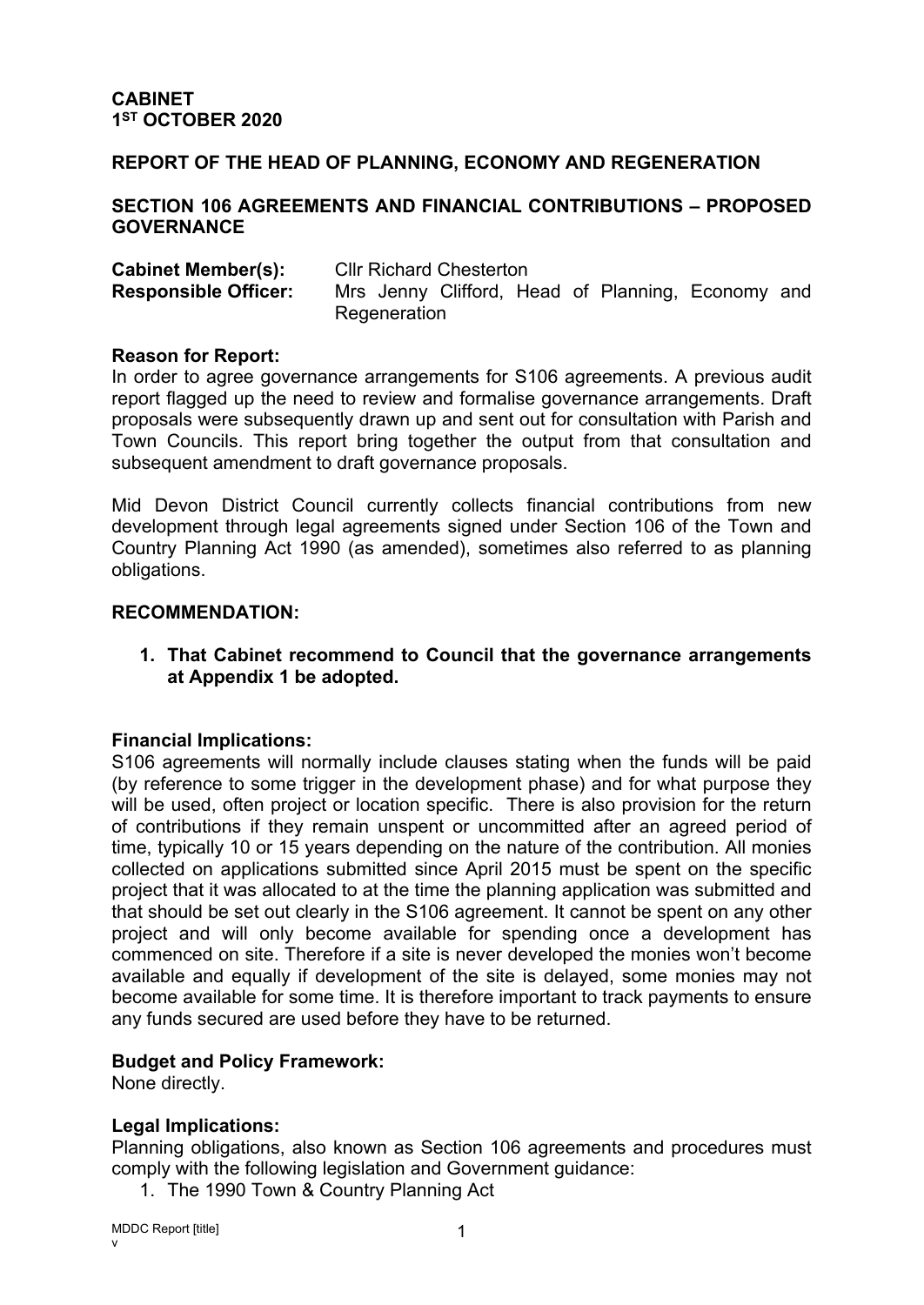- 2. Community Infrastructure Levy Regulations 2010 ("CIL Regulations")
- 3. National Planning Policy Framework 2018
- 4. Ministry of Housing, Communities & Local Government Planning Practice Guidance.

More information on the legal framework within which planning obligation operate are set out in **Appendix 2** to this report.

### **Risk Assessment:**

Clearer governance and the opportunity for Town and Parish Councils to engage with the process results in greater transparency and understanding of the processes that need to be followed in order to comply with the aforementioned legislation and guidance.

### **Equalities Impact:**

There are no equality issues identified directly arising from this report.

### **Relationship to Corporate Plan:**

The Planning Service is a statutory service, the effective operation of which is central to the delivery of Corporate Plan priorities of community, housing, economy and environment.

### **Climate change impact:**

None directly arising as a result of this report save that developer contributions are a mechanism by which the impacts of a development can be mitigated in order to make it acceptable in planning terms. The climate change impacts of a development form part of the planning application assessment in accordance with policy.

# **1.0 BACKGROUND.**

- 1.1 Draft governance arrangements were sent out for consultation purposes with Parish and Town Councils, with the 5 week consultation period finished on the 4th January 2019. Section 3 of this report summarises the responses from the consultation process, provides an officer response where required and advises of any revisions to the governance arrangements as a result. A copy of the governance arrangements is attached at **Appendix 1**.
- 1.2 Mid Devon District Council currently collects financial contributions from new development through legal agreements signed under Section 106 of the Town and Country Planning Act 1990 (as amended), sometimes also referred to as planning obligations.
- 1.3 The need for planning obligations are considered on a case by case basis and may only constitute a reason for granting planning permission if they meet the following statutory tests from the Community Infrastructure Levy (CIL) Regulations, namely that they are:
	- necessary to make the development acceptable in planning terms;
	- directly related to the development; and
	- fairly and reasonably related in scale and kind.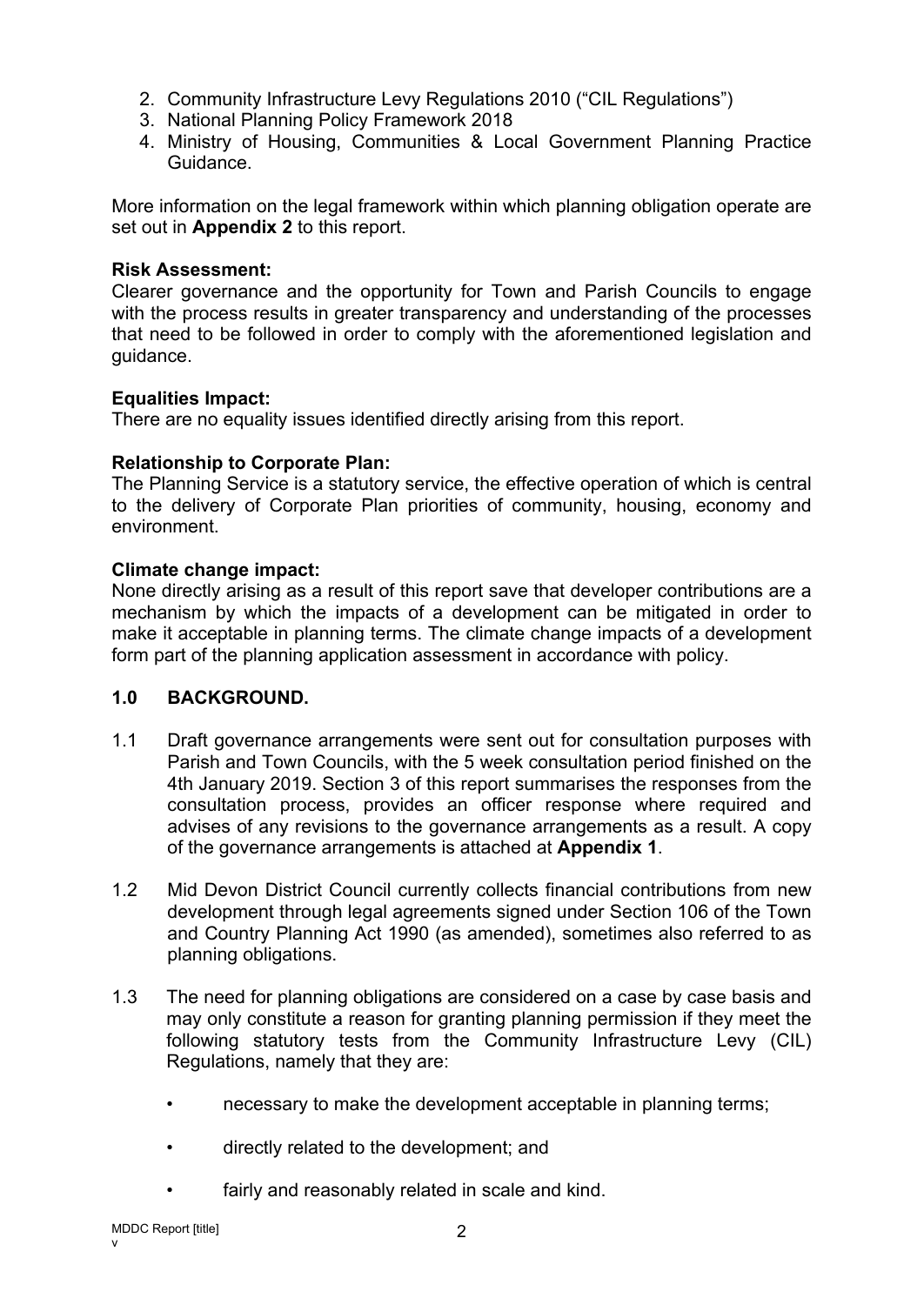- 1.4 Planning obligations must be fully justified (usually by reference to development plan policy requirements) and evidenced. More information on the legal basis upon which S106 agreements operate, relevant Government guidance and advice is set out in **Appendix 2**.
- 1.5 Between April 2015 and October 2019, Regulation 123 of the CIL Regulations has placed a national restriction on the traditional approach of 'pooling' Section 106 contributions from numerous developments towards the provision of infrastructure, such as public open space, schools or roads. Such pooling only being permissible for up to five separate planning obligations, for any given infrastructure by project or type. This pooling restriction was removed by the Government in October 2019.
- 1.6 Local planning authorities are expected to use all of the funding they receive through planning obligations in accordance with the terms of the individual planning obligation agreement with the emphasis being to mitigate the impact of development in order to make it acceptable in planning terms. This can result in the delivery of benefits for local communities and support for the provision of local infrastructure. Agreements should normally include clauses stating when and how the funds will be used by and allow for their return, after an agreed period of time, where they are not. Equally, if monies are not spent in accordance with the terms of the S106 agreement, developers can request that their contribution is returned to them.
- 1.6 With the introduction of the CIL legislation, the Government has 'scaled back' the use of planning obligations, as CIL has been viewed as a replacement for the use of planning obligations in some circumstances. However the publication of the Government's White Paper on 'Planning for the Future' in August 2020, indicates an intention to consolidate the existing separate systems of S106 agreements and CIL payments into a new infrastructure levy. This is likely to replace existing arrangements meaning that the S106 governance contained in **Appendix 1** is likely to be time limited, pending that change. Should new legislation be introduced, governance will need to be revisited.

# **2.0 CONSULTATION RESPONSES.**

2.1 The consultation exercise over the proposed governance arrangements produced 8 responses. The consultation sought views on the governance arrangements, guidance notes and a flow chart. This report deals with the former. Guidance notes and a flow chart to help explain procedures will be updated before being rolled out. The responses are set out below:

# 2.2 **Town and Parish Council responses**

2.2.1 **Bradninch Parish Council** – Our main concerns are that the balance between the District and the local community affected is too much in favour of the District and that, within MDDC, the balance between the primacy of officials and elected councillors on the Planning Committee/S106 Board is too much in favour of the officials, in particular the Head of Planning. We've heard in the past that the Committee is led by the recommendations of the Planning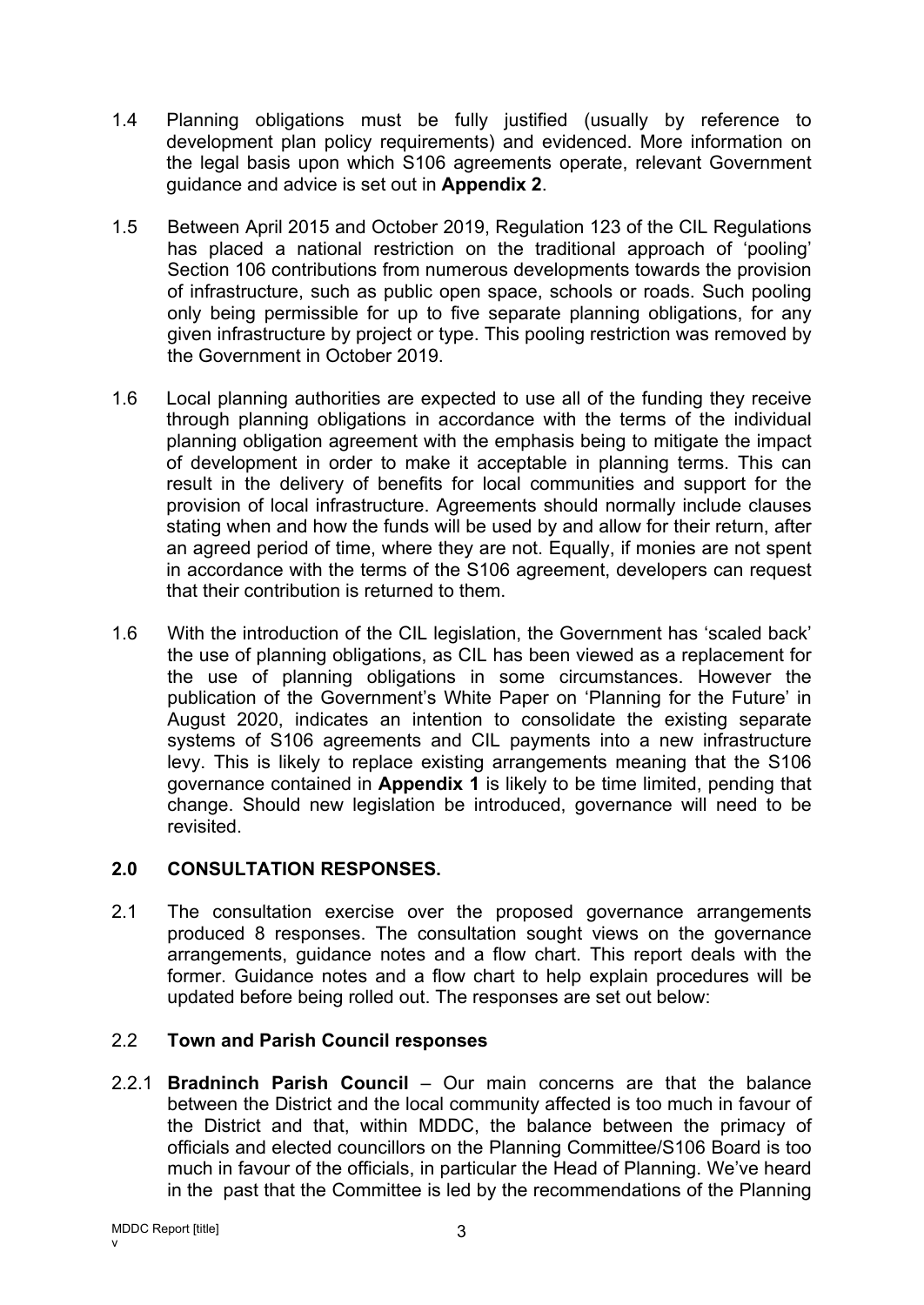Officers and this governance policy will only serve to reinforce that position. We understand that this makes things easier for District Councillors but are not convinced that it is necessarily right. We have seen numerous instances in previous planning matters where dubious decisions have been the result.

The document also needs a good proof read for both grammar and the inclusion of jargon, such as 'SPD'.

The project areas for spend are limited to Public Open Space, Air Quality and 'Other'. Should these be more comprehensively defined and does it mean that projects will only have a reasonable chance of success if they fall into one of the first two categories?

- 2.2.2 **Clayhidon Parish Council** The response was limited to a project specific request for funding.
- 2.2.3 **Cullompton Town Council** Cullompton Town Council is pleased to note that MDDC intends to consult with Town and Parish Councils and hopes that MDDC will not only consult but also take on board the comments made and act on those comments. Request that Town and Parish Councils receive regular update reports on what S106 funding is available and when it needs to be spent by.
- 2.2.4 **Stoodleigh Parish Council** Comments in relation to the guidance note rather than proposed governance.

# 2.2.5 **Halberton Parish Council**

1. Pre 2015 contributions – not scheme specific

- spending under £10k is delegated to officers
- spending over £10k is delegated to S106 Board consisting of members and officers. Towns/parishes within catchment area to be consulted 14 days before Board meeting.

Comment: Town/Parishes should be consulted on all proposed spending including up to £10k. It would be useful to have more than 14 days notice where possible as referrals are likely to need to fit in with formal council meeting cycles.

2. Post 2015 contributions – scheme specific

- nominations for specific projects and amount made at planning application stage
- nominations to come from MDDC departments, Ward members within the catchment area, Town/Parishes within the catchment area, sports/community groups
- assessment of nominations delegated to officers, or S106 Board if competing projects.
- Note that a project in a neighbouring area may be prioritised over local project if officers feel it is closer/more accessible. Town/Parishes in both areas to be consulted.

Comment: The council welcomes the opportunity to nominate projects, but does not find it helpful to nominate projects now which may not be delivered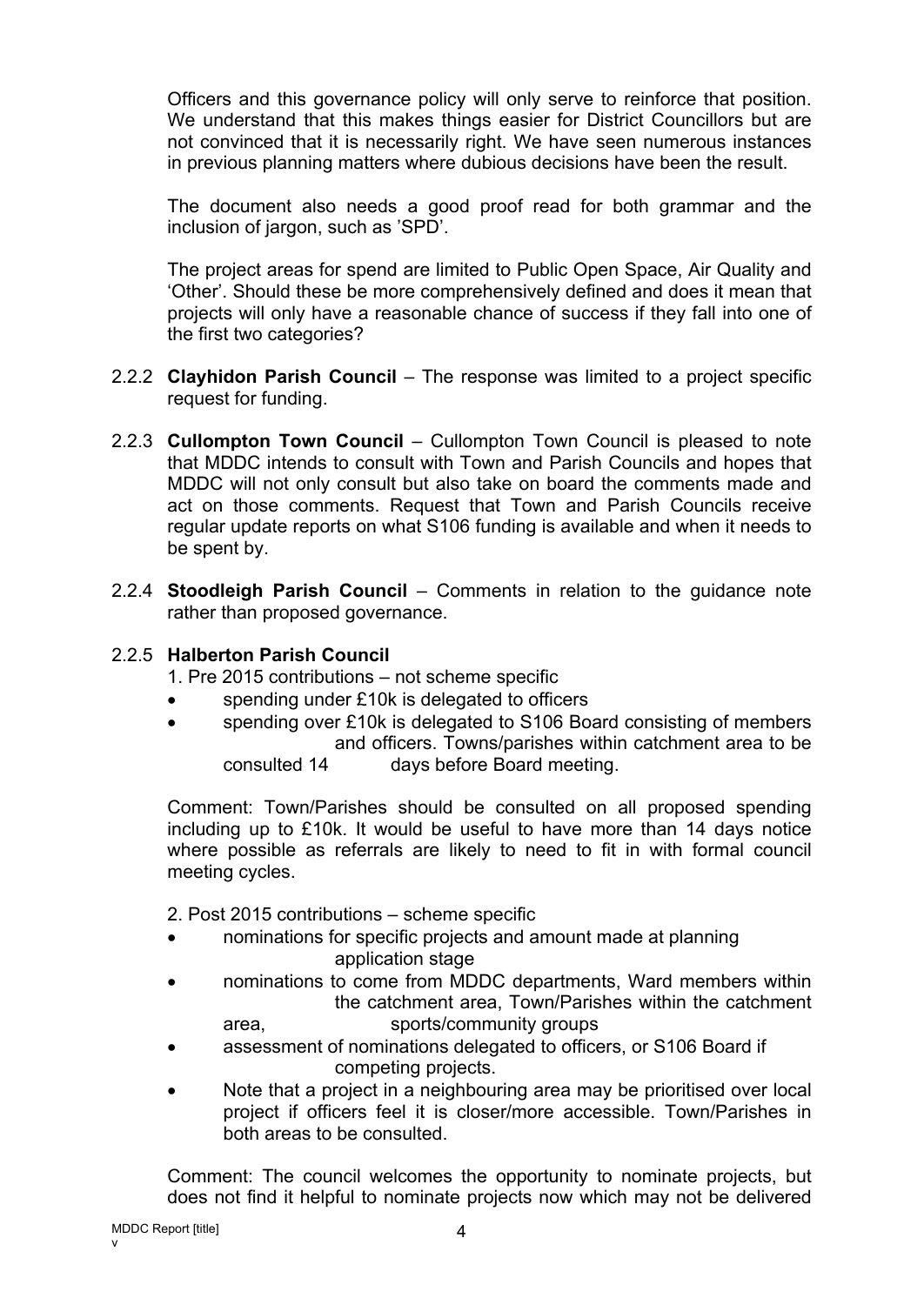for many years hence when priorities may have changed. The council does recognise this is a legislative issue and not within MDDC control.

Similar to the comment on 1 above, the council would like as much notice as possible to consider where a neighbouring project is likely to be prioritised over a local project, including MDDC reasons for preferring the neighbouring project, so that a considered response can be made.

3. Requests to vary S106

- delegated to officers, unless members require it be considered by MDDC committee
- must have clear planning reasons

Comment: Given the current process of nominating projects potentially many years hence, MDDC should make the process of varying the project as straight forward as possible as priorities do change over time.

- 2.2.6 **Stockleigh English Parish Council** As Stockleigh English is a tiny parish with no arrangements to handle money we do not wish to participate.
- 2.2.7 **Tiverton Town Council** The 14 days proposed for comments from Parish and Town Councils is not a long enough period for a democratic view to be provided. One would also question why such a short period would be necessary. We would suggest 28 days is far more realistic. Many Parish Councils meet on a monthly basis; therefore 28 days is far more realistic a period

In the flow chart it would seem that a Parish Council could be by-passed by a S106 Board. This is not acceptable. We would wish to always be consulted.

2.2.8 **Willand Parish Council** – In the proposed Section 106 governance document under paragraph 2 Willand Parish Council are concerned that the suggested makeup of the Board would mean that the decision making is officer controlled and have asked why this is felt to be necessary. It is suggested that there should be an uneven number on the Board, maybe 7 and that the majority should be elected members. The Councillors feel strongly that the officers are there to advise and not to decide, this should be decided by elected members.

Paragraph 2 also states that 'views will be sought from Parish or Town Councils and Ward Members (14 days allowed)'. Although it is recognised that these things need to be moved quite quickly Willand Parish Council also think that this period of time should be longer given that some Councils only meet bi-monthly, even Willand with its more frequent meetings can have a gap of 3 weeks between meetings

It would be helpful if the note to paragraph 3 Project Selection for Spend could emphasise that this would be discussed during the setting up of new projects from new developments and there would not be any possibility of agreed projects having funding removed to another parish.

2.3 Since the consultation draft, revisions have been made to the proposed governance arrangements. These include giving more time for receipt of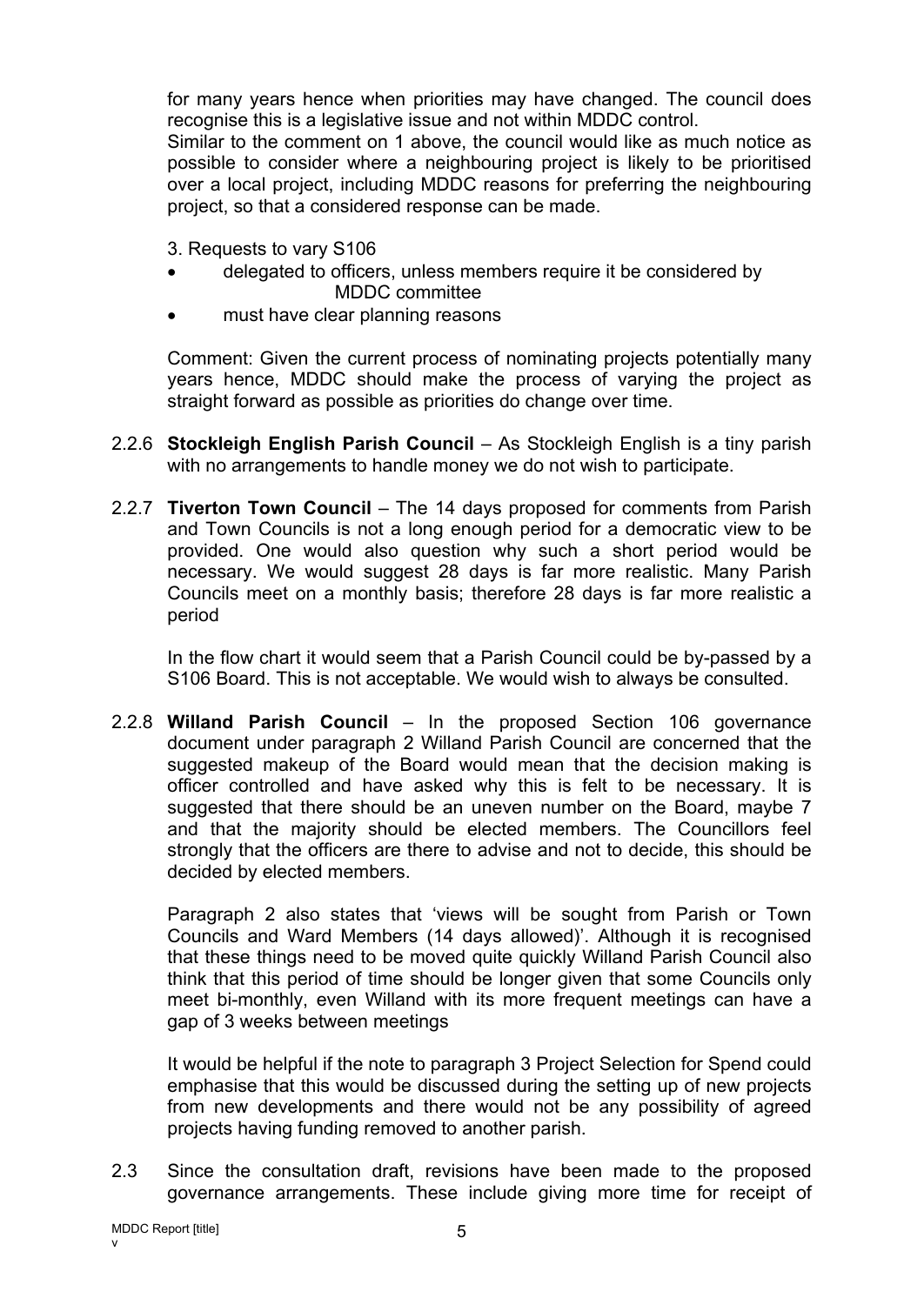Parish and Council responses and increasing opportunity for Member input into the process.

# **3.0 PLANNING POLICY ADVISORY GROUP.**

- 3.1 Planning Policy Advisory Group (PPAG) has previously considered draft governance arrangements for S106 agreements and requested the meeting of a working group so that this could be considered further before reporting back to a further meeting of PPAG. The working group consisted of Councillors Barnell, Chesterton and Woollatt. The group met on 8<sup>th</sup> June 2020 and was attended by Cllrs Woollatt and Barnell with apologies from Cllr Chesterton.
- 3.2 The views of the working group in relation to the draft governance were as follows:
	- 1. The **S106 Board** should also include the relevant Ward Member(s). At present it is too officer led.
	- 2. **Public open space – project nominations**. There should be more regular contact with Ward Members and Parish/Town Councils over the proposed project list.
	- 3. **Reporting: public open space.** Ward Members and Parish/Town Councils should be advised regularly on the amount of public open space money available to spend and when it needs to be spent by. The working group suggested quarterly reporting in Tiverton, Cullompton and Crediton, with 6 monthly reporting elsewhere.
	- 4. **Nominations for all S106 projects.** The working group also sought to replicate the public open space project nomination procedure for other S106 contributions.

However there is a marked difference here between legacy contributions sought for public open space where the project was not specified in the original S106 agreement as compared with other contributions that are now being negotiated at planning application stage. The current negotiations must be in accordance with local plan policies and take into account responses by statutory consultees. Whilst views of Ward Members, Parish and Town Councils may be taken into account, the starting point and main consideration for the determination of planning applications must legally be the policies in the development plan. To adopt the same procedure as at item 4 would move away from that approach and be likely to also introduce delay that would impact upon determination timescales.

- 5. **Project selection for spend: other contributions.** Consultation should also take place with Ward Member(s) as well as the relevant departments
- 6. **Variation or renegotiation of S106 agreements**. The working group wished for procedures to be consistently followed. These procedures derive from the scheme of delegation, procedures agreed by Planning Committee in 2016 and the agreement by Council of Motion 553 (Councillor Evans). The need to fully align these and ensure it was followed was highlighted. Further text has been added to clarify consistency with Motion 553 and the scheme of delegation and procedures will require updating accordingly

In addition to more detailed comments on the proposed governance arrangements, the members of the working group considered that: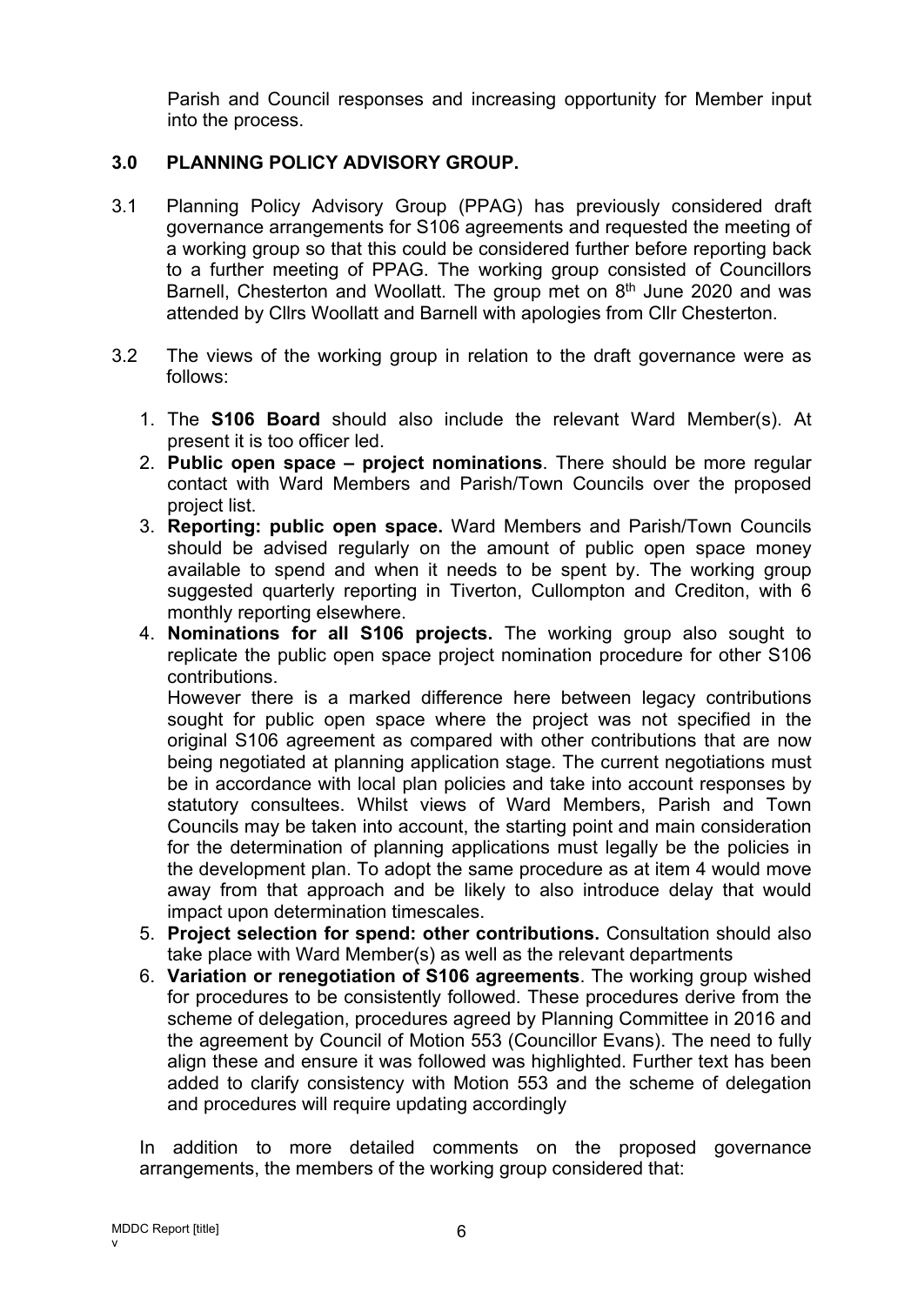- 1. Greater accountability and transparency is required over S106 agreements, the collection and spend of financial contributions.
- 2. Greater Member oversight and awareness is needed given the critical role of developer contributions in implementing the local plan as a whole, specific policies and strategic development allocations. Greater oversight is also required due to the significance to the Corporate Plan.
- 3. There was an overarching wish for greater Member involvement at an earlier stage in the planning process.
- 4. There is currently insufficient engagement over local priorities.
- 5. A process is needed to address the impact of traffic upon local communities.
- 6. The need was identified for a process to address these comments. It was suggested that the role of the Development Delivery Advisory Group (DDAG) could be widened to take this on.
- 3.3 The draft governance arrangements were updated following the meeting of the working group, to incorporate the sought additions/deletions. This was referred back to the meeting of PPAG on 27<sup>th</sup> July 2020 where the proposals were agreed for Cabinet consideration.

# **4.0 CONCLUSIONS.**

4.1 There remains a need to agree governance arrangement for S106 agreements even in light of likely legislative change which would require a further review. The arrangements set out in **Appendix 1** have been updated following consultation with Parish and Town Councils and input by the Planning Policy Advisory Group.

Contact for more Information: Jenny Clifford, Head of Planning, Economy Regeneration [jclifford@middevon.gov.uk](mailto:jclifford@middevon.gov.uk)

> Eileen Paterson, Group Manager for Development [epaterson@middevon.gov.uk](mailto:epaterson@middevon.gov.uk)

Circulation of the Report: Cabinet Members

List of Background Papers: Cabinet 25th Oct 2018 Ministry of Housing, Communities and Local Government 'Planning for the Future' August 2020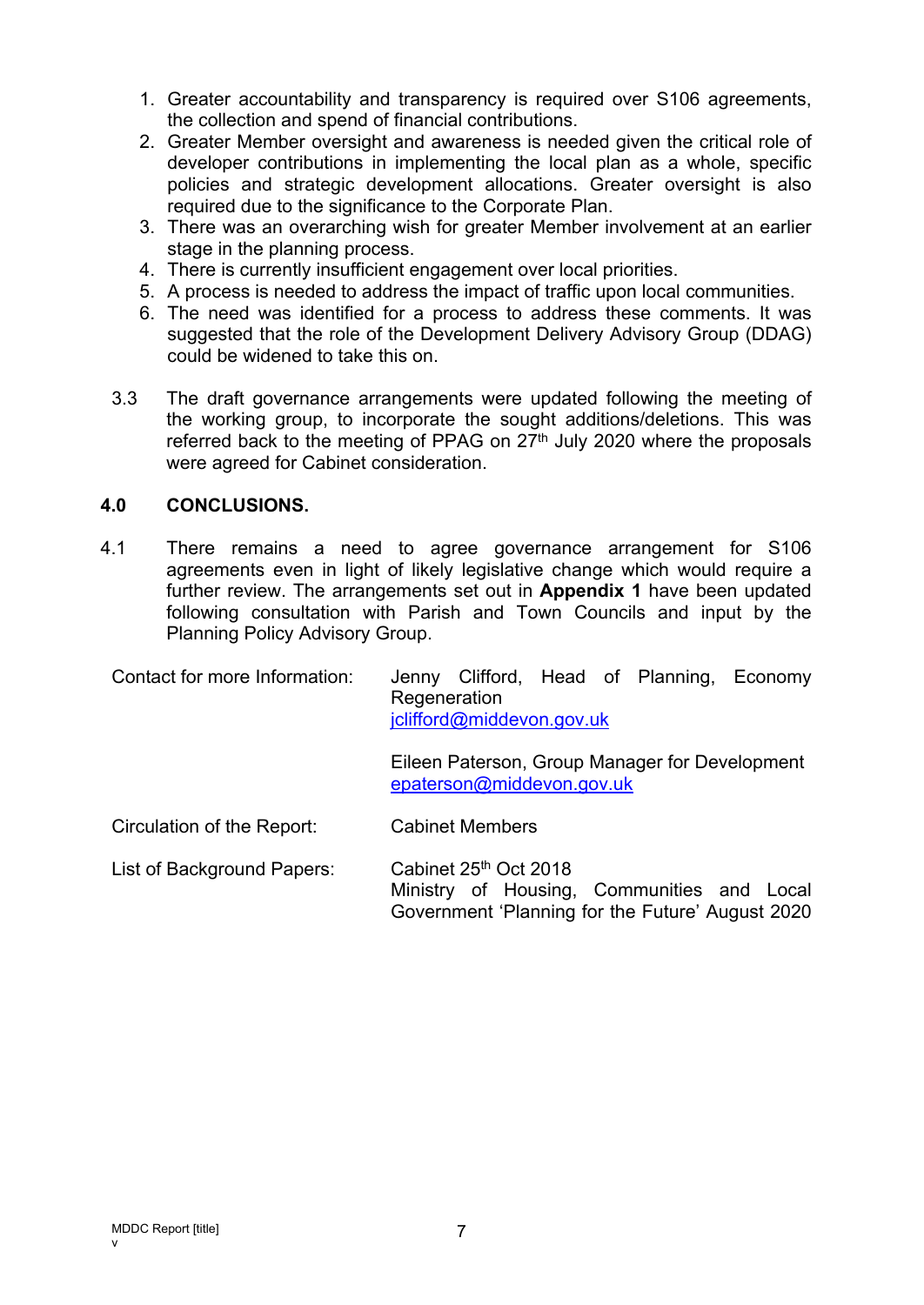# **APPENDIX 1** - SECTION 106 GOVERNANCE

- 1. All payments received by Mid Devon District Council (MDDC) for legal agreements signed under Section 106 of the Town and Country Planning Act 1990 (as amended) which are referred to as Section 106 agreements (S106) must be given the relevant planning application reference upon receipt.
- 2. **Arrangements for the spending of financial contributions for S106 agreements where financial contributions are not project specific** (generally pre 2015 and by infrastructure type).
	- a. Spend <£10,000 delegated to Head of Planning, Economy and Regeneration in consultation with Estates and Operations (if relevant to operational area).

Views will be sought from Parish or Town Council and Ward Members within the catchment area in advance (28 days allowed).

- b. Spend >£10,000 shall be referred to a S106 Board comprising of the following:
	- 1. Cabinet Member of Planning and Regeneration (Chair)
	- 2. Cabinet Member for Community Well being
	- 3. Senior officer from Planning (Head of Planning or Group Manager for Development)
	- 4. Senior officer from Operations
	- 5. Senior officer from Estates
	- 6. Admin support Planning Obligations Officer
	- 7. Relevant Ward Member(s)

Views will be sought from Parish or Town Council and Ward Members within the catchment area in advance of Board Meeting (28 days allowed).

# 4. **Project Selection for spend: PUBLIC OPEN SPACE**

For S106 financial contributions post 2015, these are required to be project specific. Accordingly prior to the signing of a S106 agreement at the planning application stage the project upon which the financial contribution should be spent needs to be specified.

Project nominations will be sought from:

a. Internal to MDDC – Relevant departments and Ward Members within the catchment area.

b. External to MDDC – Parish or Town Council within the catchment area, sports and community groups (with 28 days allowed and sports/community group consultation depending on relevance to S106 contribution).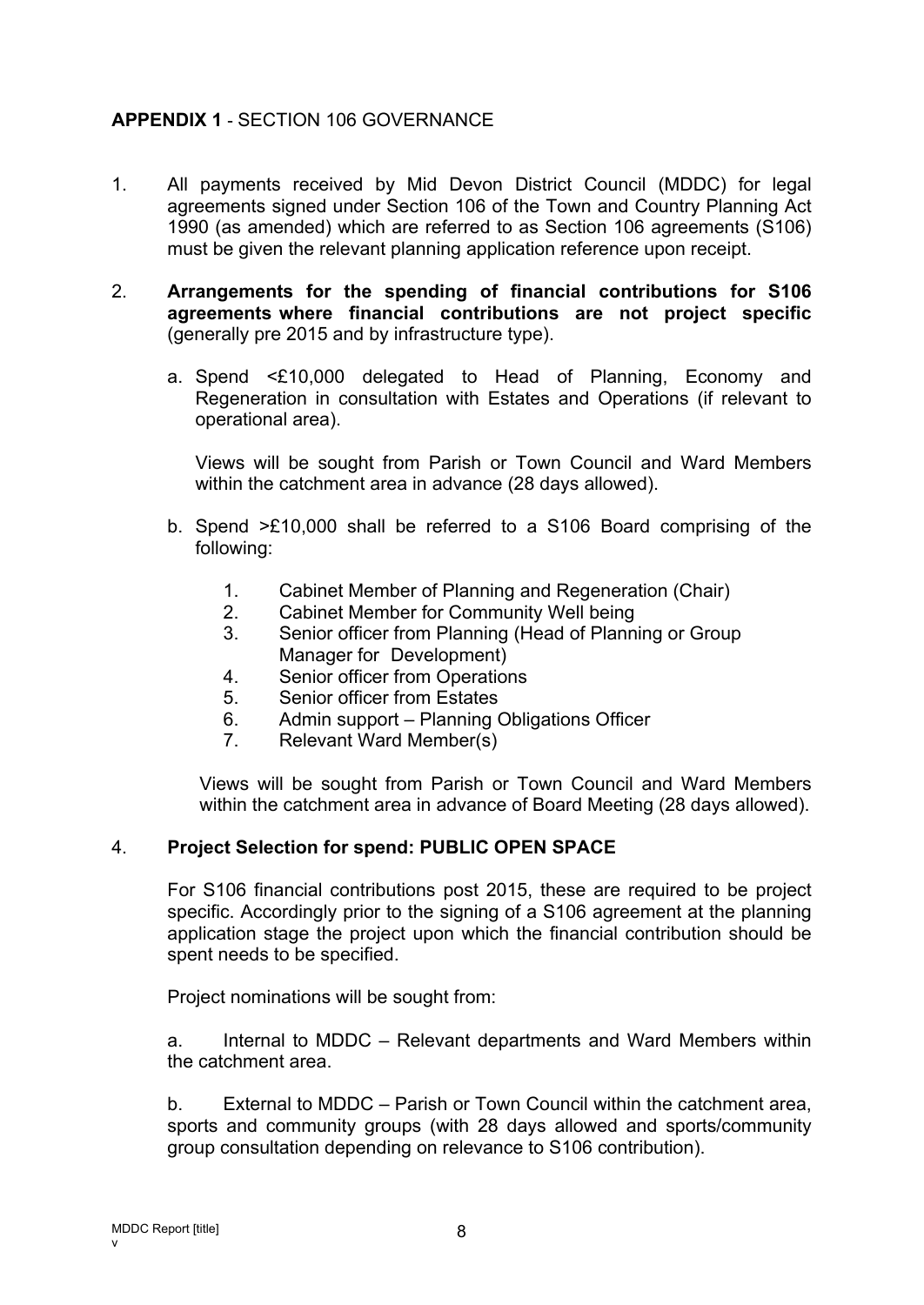c. Assessment of the eligibility of a project (assessed against statutory requirements, guidance and its relation to the planning application from which contribution sought) – Delegated to Head of Planning, Economy and Regeneration via case officers.

d. In the case where project prioritisation is required between two or more eligible projects – Referred to S106 Board.

NOTE – Whilst the Provision and Funding of Open Space through Development Supplementary Planning Document (SPD) identifies the use of a catchment area approach for the collection and spend of financial contributions towards public open space, in order to ensure that the tests of the CIL Regulations are met, there may be instances where a project or facility in an adjacent catchment area is more likely to be used/accessed due to it being closer/more accessible to the development in question. In such cases the Parish or Town Council and Ward Members of both catchment areas will be consulted during the setting up of new projects.

# 5. **Project selection for spend: AIR QUALITY**

- a. For S106 contributions post 2015 towards air quality, these are project specific therefore project nominations will be sought from:
- b. Internal to MDDC Relevant departments and Ward Members (both Ward within which the development is located and Ward of the relevant Air Quality Management Area if different).

NOTE 1 – Air quality projects are generally those which will assist in the management of air quality within an Air Quality Management Area (AQMA) (Cullompton or Crediton). Contributions may be sought from outside the AQMA where it is identified that new development would have a negative impact upon the AQMA. Actions to address air quality are included within the Air Quality Action Plan. Air quality projects to receive S106 funding will normally be based upon the actions identified within the Mid Devon District Council Air Quality Action Plan.

NOTE 2 – Suggestions for air quality projects from the community to be considered for inclusion in the Air Quality Action Plan (when next reviewed) may be made via the Ward Member.

# 6. **Project selection for spend: OTHER CONTRIBUTIONS**

a. Delegated to the Head of Planning, Economy and Regeneration in consultation with relevant departments and Ward Member(s).

NOTE – These are normally identified through adopted planning policies relevant to the development and responses from statutory consultees during the planning application assessment process.

# 7. **Selection of S106 heads of terms and prioritisation between S106 asks where viability an issue.**